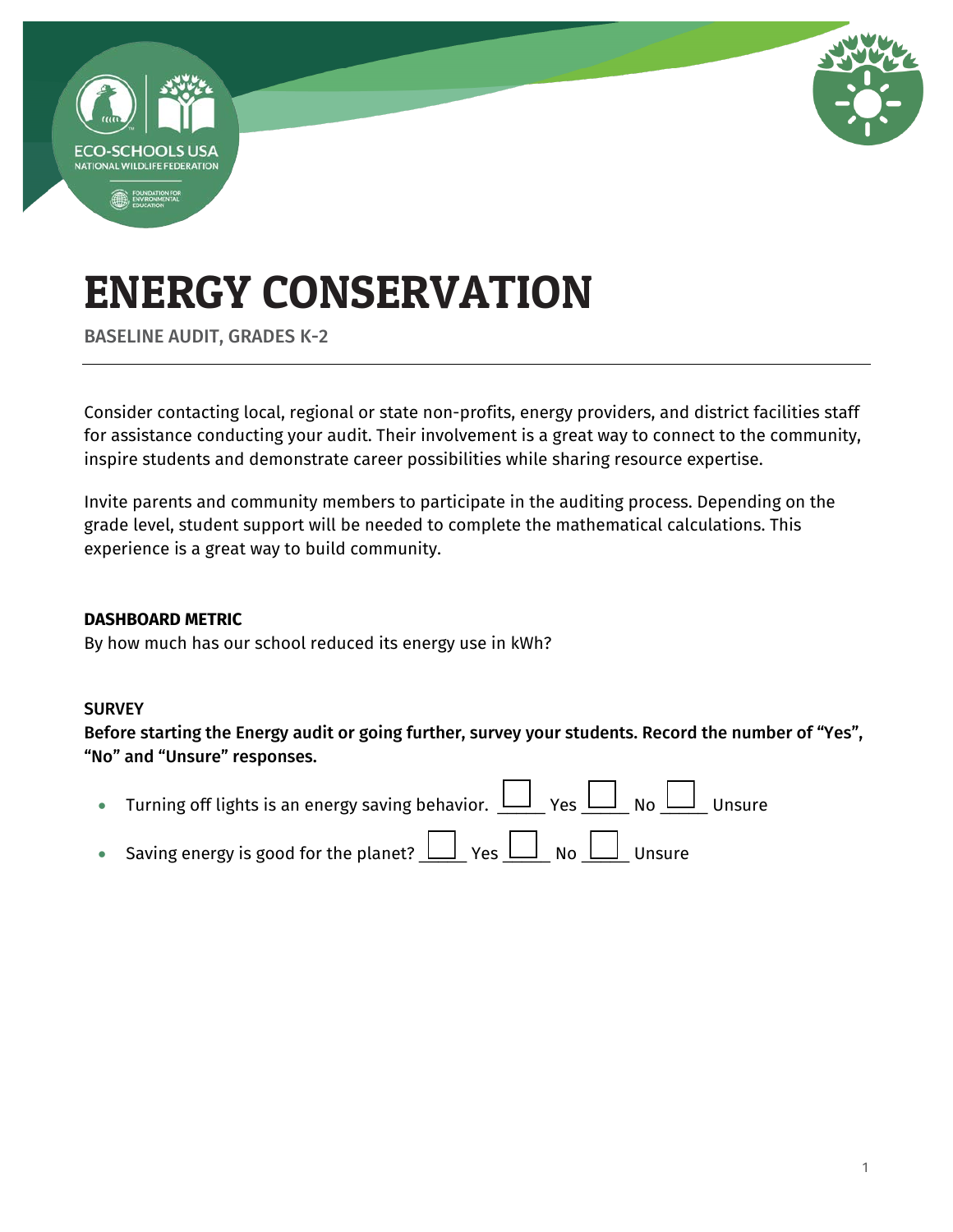

BASELINE AUDIT, GRADES K-2



#### TABLE 1. ENERGY SOURCES AND EFFICIENCY

| 1.               | Does any of the school district's energy come from<br>renewable energy sources? If yes, which source(s).<br>wind<br>solar<br>geothermal<br>hydro | $\Box$ No<br>Unsure<br>Yes                             |
|------------------|--------------------------------------------------------------------------------------------------------------------------------------------------|--------------------------------------------------------|
| $\mathfrak{D}$ . | Is the equipment used for heating and cooling the<br>school certified ENERGY STAR*?                                                              | Partially<br>Yes<br>No<br>Unsure                       |
| 3.               | Are the school's appliances certified Energy Star?<br>(i.e. dishwashers, water fountains, pumps, ovens, etc.)                                    | Partially<br>Yes<br>Unsure<br><b>No</b>                |
| 4.               | How much electricity does your school use in a month<br>or quarter?                                                                              | $\frac{1}{2}$ unable to access<br>$kWh$   $\mathsf{l}$ |
| 5.               | Looking at exterior windows, are any windows<br>cracked?                                                                                         | Yes<br><b>No</b>                                       |
| 6.               | Looking at the exterior windows, do any seals around<br>the windows appear to be broken or missing                                               | Yes<br><b>No</b>                                       |
| 7.               | Looking at the exterior doors, do the seals and framing<br>seem to be tight and keeping air from escaping?                                       | <b>No</b><br>Yes                                       |

\* Products that earn an ENERGY STAR are independently certified to save energy, save money and protect the climate. <https://www.energystar.gov/products/appliances>

#### **Think about the following question as you summarize the data in Table 1.**

- 1. Did students/teams have difficulty accessing specific information? Explain.
- 2. What ideas or actions does the class/team have after filling in Table 1?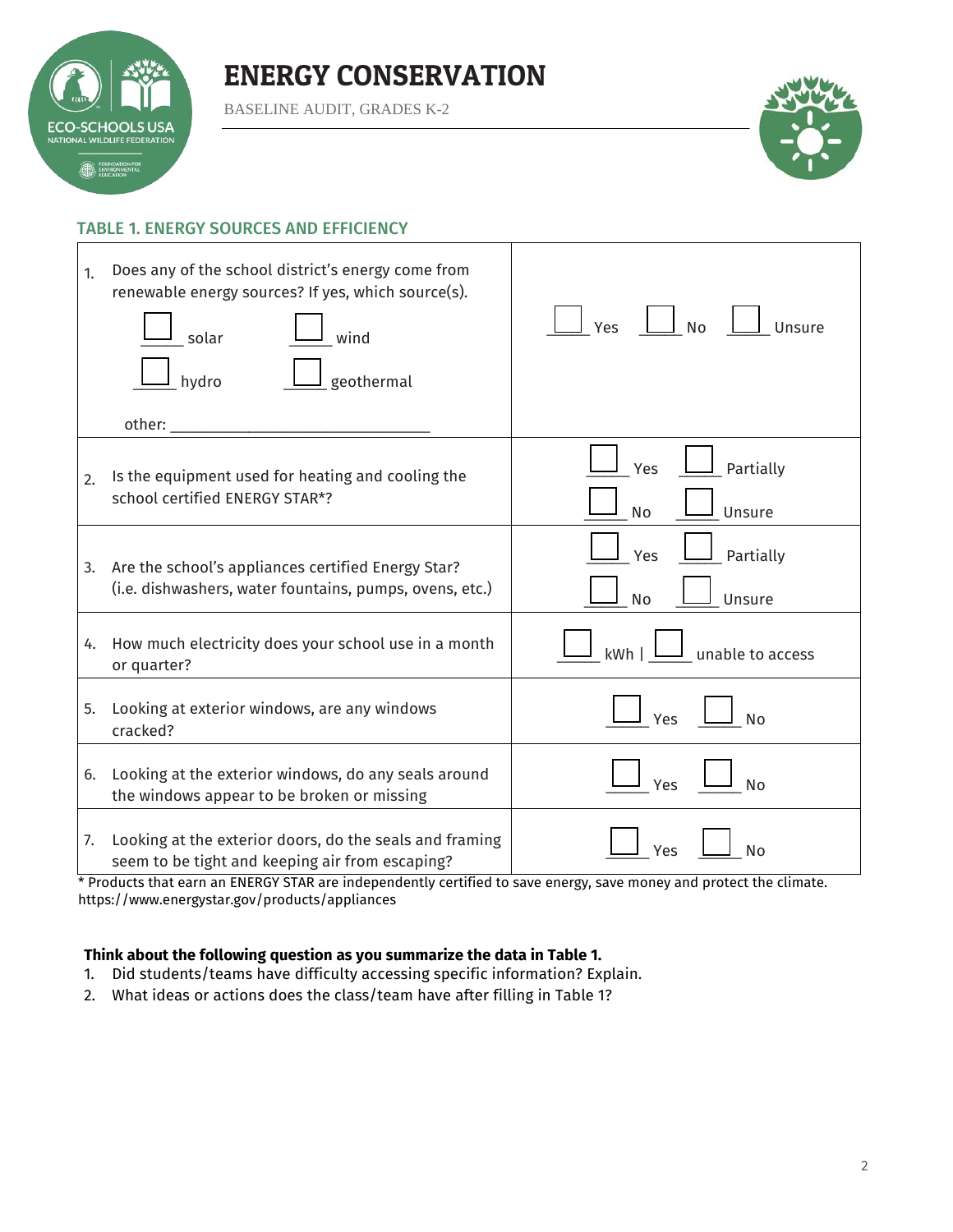

BASELINE AUDIT, GRADES K-2



#### TABLE 2. CLASSROOM LIGHTING

Refer to the data collected from the class/team worksheets and after analysis write in your final results in the table below.

|    | How many rooms at the school were audited?                                                                |  |
|----|-----------------------------------------------------------------------------------------------------------|--|
| 2. | Number of rooms with classroom lights on while students<br>and teachers were in the classroom.            |  |
| 3. | Number of rooms with classroom lights on while students<br>and teachers were <b>not</b> in the classroom. |  |
| 4. | Number of rooms with classroom lights off and no<br>students and teachers were in the classroom.          |  |
| 5. | Number of rooms where students and teachers were using<br>daylighting for light.                          |  |

#### **Think about the following questions as you summarize the data in Table 2.**

- 1. Does the team/class feel classroom lights are being used in a way that saves energy?
- 2. Thinking only about classroom lighting, what are the team's/class's initial thoughts on how to save more energy?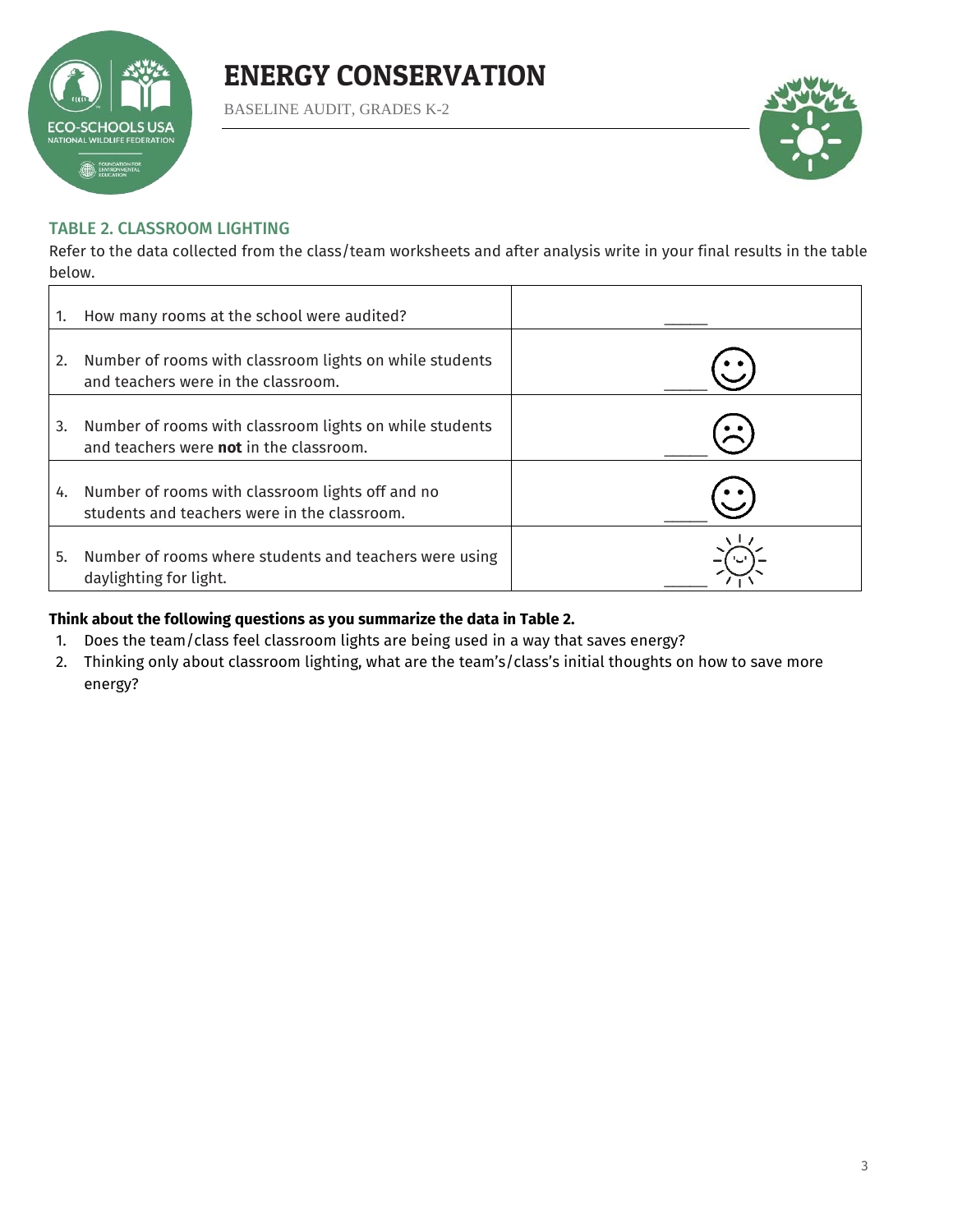

BASELINE AUDIT, GRADES K-2



#### TABLE 3. ENERGY VAMPIRES

An energy vampire is a device that uses energy even when it is turned off.

| Active        | Device is on and in use.                                                                                                                                                                                                                                                                                                                                 |
|---------------|----------------------------------------------------------------------------------------------------------------------------------------------------------------------------------------------------------------------------------------------------------------------------------------------------------------------------------------------------------|
| Sleep/Standby | Device is in low-power mode.                                                                                                                                                                                                                                                                                                                             |
| Off           | Device is turned off but still plugged in and ready for action.                                                                                                                                                                                                                                                                                          |
| Power strip   | Device is plugged into a power strip, which should be turned off if it is the end of the day.                                                                                                                                                                                                                                                            |
| Unplugged     | If you are checking before or after school, the device should be unplugged, either from the<br>wall or if plugged into a power strip, the strip should be switched off. Take into<br>consideration that some appliances, such as a mini-frig have to remain plugged in. Never<br>unplug a device or appliance without direction from an adult in charge. |

The table on the next page includes three appliances/devices that use large amounts of phantom energy. Choose 2 more devices from below and/or choose your own devices to add to the vampire list. Consider using a kill-a-watt meter to learn more about the amount of energy used by devices even when the device is off but plugged in. While it may not be much over the course of the day, each day, hour after hour, adds up.



| desktop computer<br>(conventional/old school screen) | computer monitor (flat screen)                             | laptop computer                     |  |  |
|------------------------------------------------------|------------------------------------------------------------|-------------------------------------|--|--|
| printer                                              | DVD/VCR player                                             | projector                           |  |  |
| document camera                                      | SMARTboard                                                 | fish/reptile tank filter and lights |  |  |
| Personal microwave                                   | lamp(s)                                                    | Personal refrigerator               |  |  |
| diffuser/salt lamp/scent warmer                      | fan(s)/heater(s)                                           | air pump/compressor                 |  |  |
| speakers                                             | electronic music equipment<br>(amps, sound systems, radio) | hanging lights                      |  |  |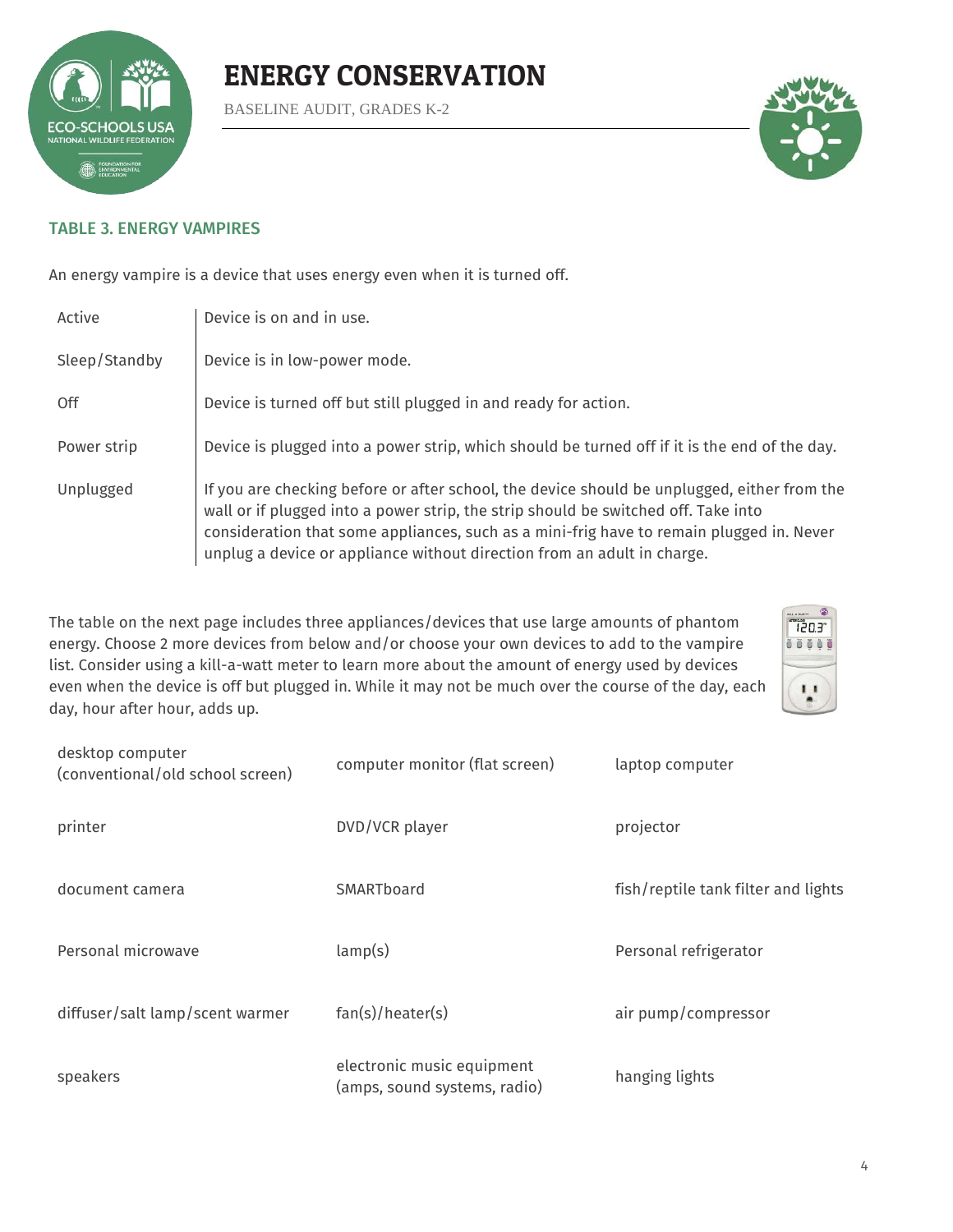

BASELINE AUDIT, GRADES K-2



Total number of rooms audited. \_\_\_\_\_

Time of day rooms were audited. \_\_\_\_ before school \_\_\_\_\_ after school \_\_\_\_ during recess/lunch during school day varied

| Device/Appliance                | How many<br>total? | Plugged<br>into wall | <b>Plugged into</b><br>a power strip | Active | Sleep/<br>standby | Off | Unplugged |
|---------------------------------|--------------------|----------------------|--------------------------------------|--------|-------------------|-----|-----------|
| Example: coffee maker           | 5                  | 1                    | 4                                    | и      | 1                 | 3   | 1         |
| Lamps                           |                    |                      |                                      |        |                   |     |           |
| <b>Personal refrigerators</b>   |                    |                      |                                      |        |                   |     |           |
| <b>Personal fans or heaters</b> |                    |                      |                                      |        |                   |     |           |
|                                 |                    |                      |                                      |        |                   |     |           |
|                                 |                    |                      |                                      |        |                   |     |           |

**Note:** If there are more devices/appliance the team/class would like to report, please add them to the last page or upload a separate document.

**Note:** Why differentiate between devices plugged into the wall and those plugged into a power strip? Did you know that if the classroom devices and personal appliances are plugged in, they are quietly draining electricity all day, every day, even when they are turned off? Using a power strip to turn off electronics and appliances when they are not in use ensures they are truly off and not using extra electricity. (Energy.gov)

#### **Think about the following questions as you summarize the information in Table 3.**

- 1. Based on the data collected, does the team/class feel there is evidence to support the claim that energy vampires are impacting energy use at the school? Explain.
- 2. When it comes to energy vampires, what suggestions does the team/class have for making improvements?